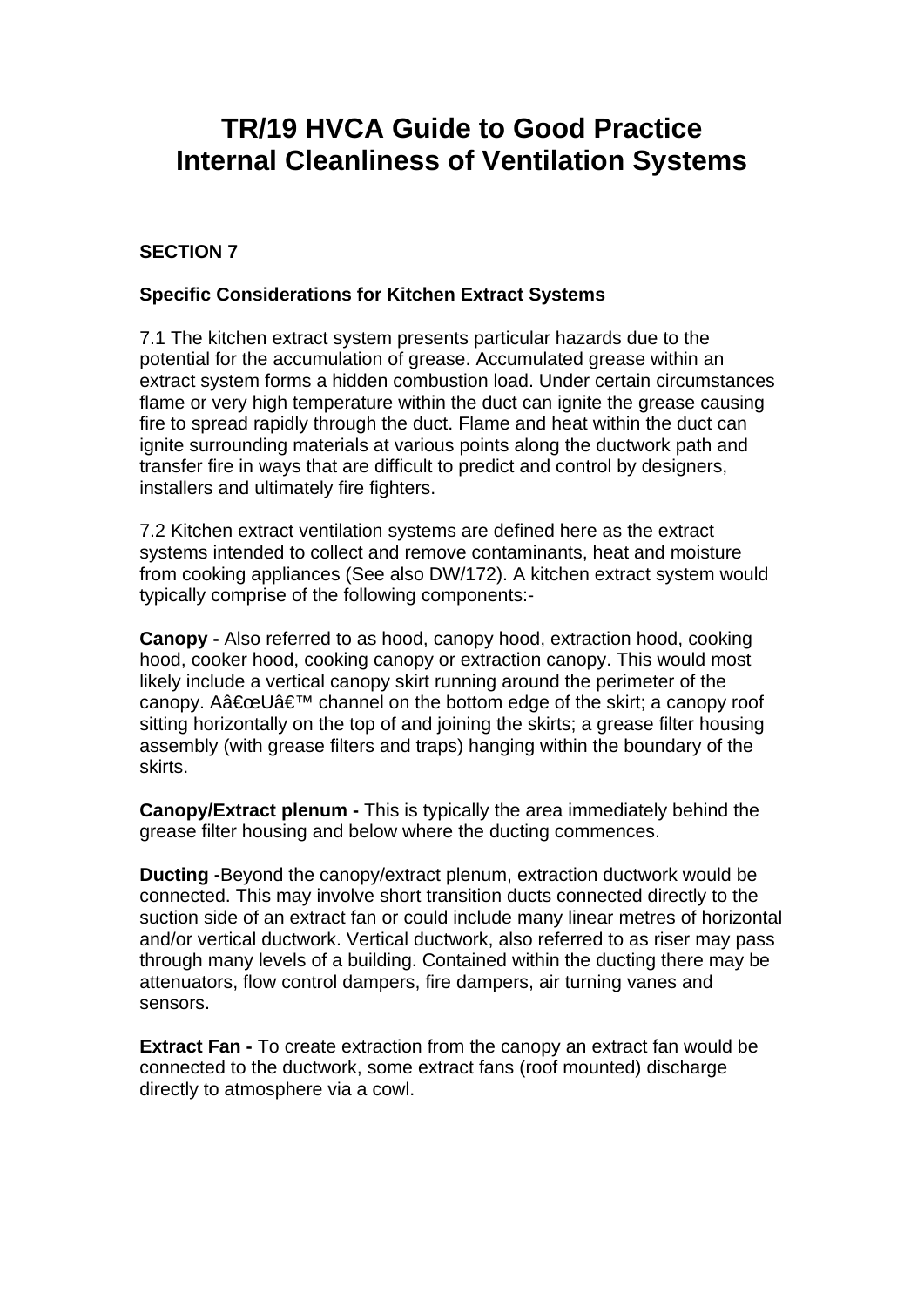**Discharge Duct -** On the exhaust side of the fan a discharge duct would direct extract air out of the building via an outlet. This outlet point may include weather louvres and mesh to prevent the ingress of weather and vermin. Other systems such as ventilated ceilings and directly ducted extraction are also used. It is important that the person responsible for implementing cleaning regimes clearly understands the breakdown of the system so that any cleaning regime is compliant with the terms of buildings insurance relevant to the kitchen extract maintenance.

7.3 Other extraction systems serving the cooking area, such as potwash/dishwash systems, general extraction etc. may also be affected by grease deposits and similar considerations will apply.

7.4 Kitchen extract systems are liable to internal fouling by grease and oils. It is usual for the systems to be protected by grease filters, but these differ widely in terms of efficiency of grease removal and of barrier to flame. Total grease removal is not normally feasible and therefore fouling of systems downstream will occur to a greater or lesser degree.

7.5 Grease deposits within systems also pose hygiene, odour, vermin and mechanical efficiency hazards. Poorly designed and installed or damaged ductwork can leak grease, thus extending the fire risk, hygiene, odour and vermin hazards. Also, where ductwork distorts under fire conditions, burning grease can leak out and spread the fire to duct surroundings.

7.6 Supply or make-up ventilation systems should be maintained in hygienic condition as detailed in this Guide. Due to the accumulated grease within extract systems, the majority of the duct - work cleaning will be by manual rather than mechanical methods. At the time of system survey, a detailed schematic should be provided, highlighting any areas which are inaccessible and therefore, will remain uncleaned. The client must be advised of any inaccessible areas, the reason for their inaccessibility and, if possible, the likely cost to provide full and free access. It is the clients responsibility to highlight this to their insurer or other relevant third party, if required, who must confirm whether an exception to the total cleaning in accordance with TR/19 is acceptable.

7.7 This section of the Guide provides specific advice on how to clean and maintain kitchen extract systems, but similar consideration will apply to nonkitchen areas that might be affected by grease and/or oil deposits.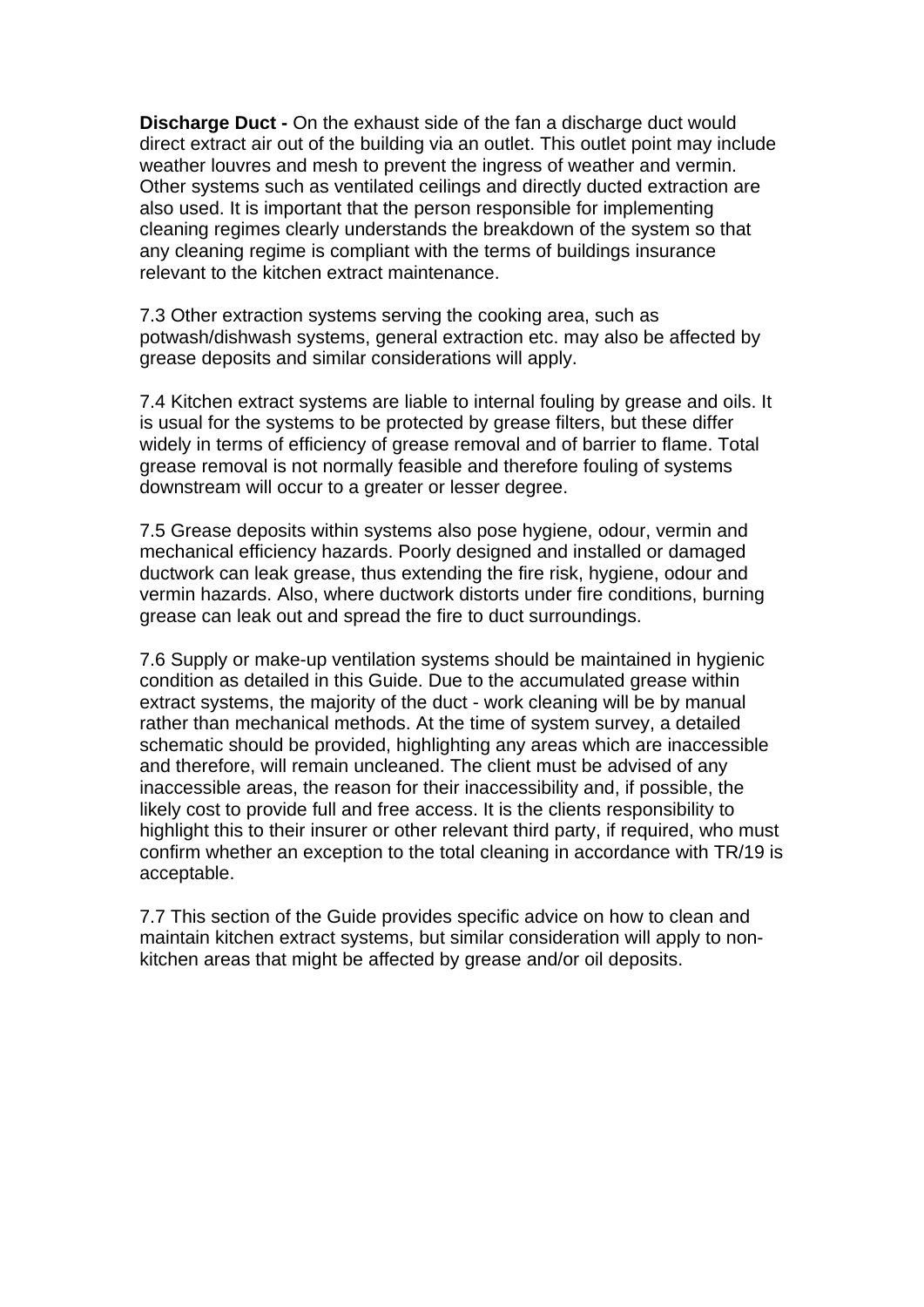## **Design and Access to the Internal Surfaces of the Kitchen Extract System**

7.8 Advice is provided in HVCA DW/172: Specification for Kitchen Ventilation Systems (2005).

7.9 Internal surfaces of kitchen extract systems should be free of irregularities, all of which make grease accumulation more likely and cleaning more difficult.

7.10 It is essential that a kitchen extract ductwork system, and canopy/extract plenum, is provided with access panels of sufficient number, quality and size to enable unrestricted access for regular cleaning and inspection of the internal surfaces and in-line components.

7.11 Location of access to the internal surfaces of a kitchen extract system is dependent on a number of design and operational considerations

- Design and location of ductwork
- Building design and construction materials
- Location of kitchen within the building
- Location of extract fan and accessibility for maintenance
- Accessibility to physically reach the ductwork
- Any building modifications and current uses that may restrict access
- Location and number of system components requiring access.

7.12 Access panels should be suitable for the purpose for which they are intended. The panels and frames should be constructed of the same material as the ductwork. As a minimum they should incorporate quick release catches, sealing gasket and thermal, acoustic and fire rated insulation properties equal to that of the duct to which they are fitted. Particular consideration must be given to maintaining the fire integrity of firerated ductwork. The recommendations of the manufacturer or specialist fire protection adviser should be followed where appropriate.

7.13 Access panels should be as large as the duct size permits to a maximum of 460mm x 610mm without weakening the structure of the system. Openings should not be obstructed by other building services, stored equipment or by the fabric of the building. The panel and aperture should be free of any sharp edges.

7.14 Access panels should be fitted at the side of the duct, a minimum of 10mm above the base to minimise the risk of grease leakage. Exceptionally, they may be fitted on the top of the duct, but due consideration should be given to the accessibility of the panel. Where access panels must be fitted to the underside of a duct, particular care must be taken to ensure a leakfree fit and notice should be affixed warning of the risk of oil being released on opening the panels. In designing systems due consideration should be given to providing physical unobstructed access to all access panels.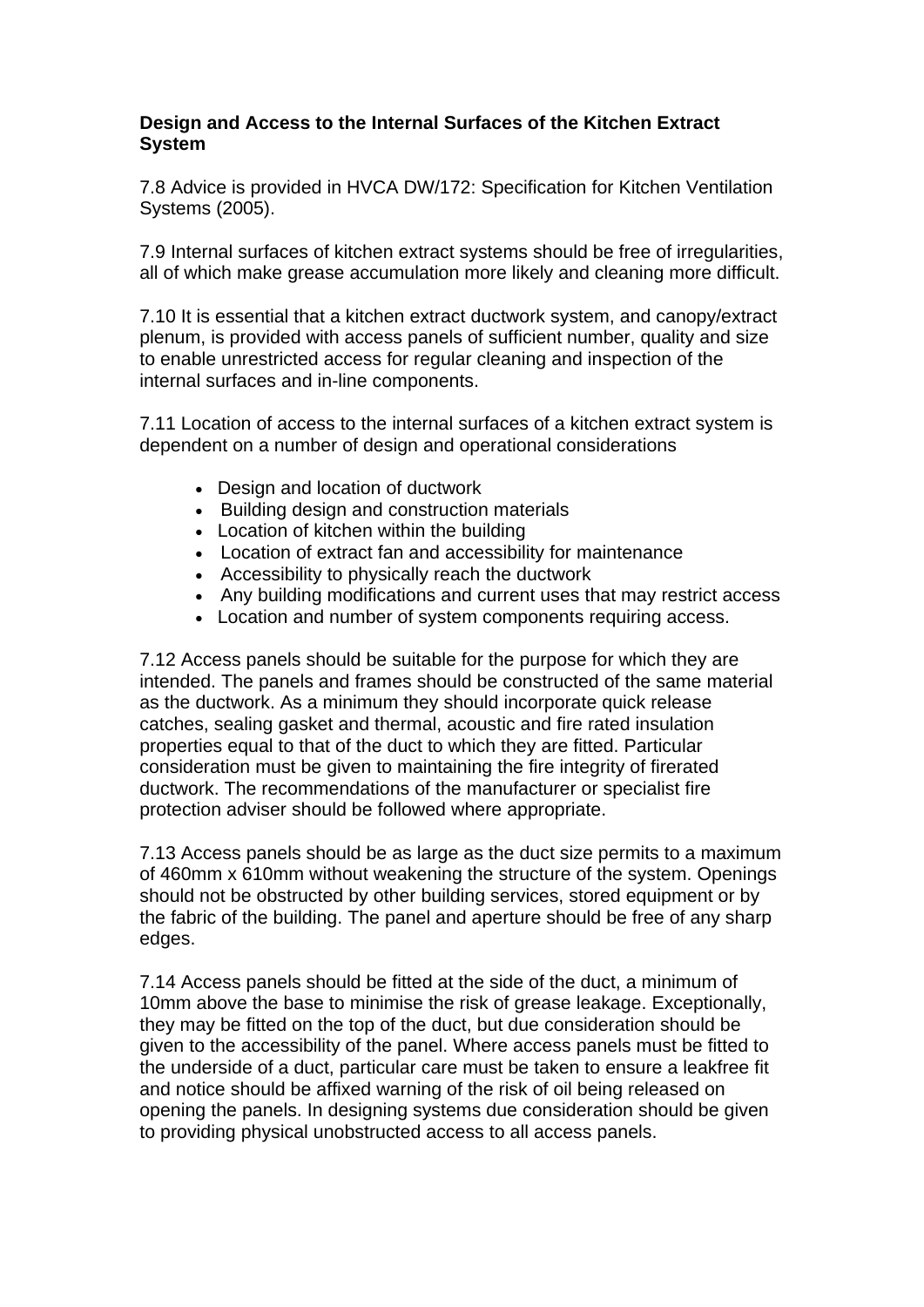7.15 Access panels should be fitted on either side of in-line components, as detailed in Table 8, to allow physical entry to clean these intricate surfaces. This Table includes components, such as fire dampers and attenuators, which are not normally recommended to be installed, but are often found in practice.

| Table 8: Location of Access Panels for Cleaning and Inspection |                                              |  |  |
|----------------------------------------------------------------|----------------------------------------------|--|--|
| <b>Purposes</b>                                                |                                              |  |  |
| <b>Volume Control Dampers</b>                                  | <b>Both sides</b>                            |  |  |
| Fire Dampers (see Note 7)                                      | <b>Both sides</b>                            |  |  |
| Attenuators                                                    | <b>Both sides</b>                            |  |  |
| <b>Changes in Direction</b>                                    | <b>Both sides</b>                            |  |  |
| <b>Filter Sections</b>                                         | <b>Both sides</b>                            |  |  |
| <b>Horizontal Ducts</b>                                        | Generally every 3 metres (see Note           |  |  |
|                                                                | $\mathbf{2}^{\mathsf{\scriptscriptstyle C}}$ |  |  |
| <b>Risers</b>                                                  | Top and bottom as a minimum (see             |  |  |
|                                                                | Note 3)                                      |  |  |
| <b>Extract Fans</b>                                            | Both sides (see Note 4)                      |  |  |
| Discharge grille/mesh                                          | One side (see Note 6)                        |  |  |

### **Notes to Table 8**

1. Additional builders work hatches may need to be fitted in ceilings/walls in existing installations, or provided for in new constructions. Consideration should also be given to safe high level access to external ductwork.

2. Access openings for cleaning purposes are generally required at a maximum of 3 metre centres and/or at each change of direction. This distance should be reduced where the size of the duct prevents adequate cleaning by hand, where there are several changes in direction or where other external features restrict the positioning of panels.

3. Internal kitchen extract risers often require access doors fitted on at least each floor level so that all internal surfaces can be reached and fire dampers, where fitted, cleaned and checked. In older buildings this may require additional builders works (e.g. hatches through brickwork) to reach the riser ducts (see 7.6).

4. Extract fan design should allow thorough cleaning of impellor blades and internal surfaces without the need for dismantling, i.e. ductwork with access panels should be provided immediately upstream and downstream. Larger fans should be designed with panels in the casing. Similarly, attenuators or other in-line fittings likely to obscure cleaning activity should be provided with access on both sides.

5 Guideline access frequency given above may be reduced where remote cleaning methods and personnel entry can be adequately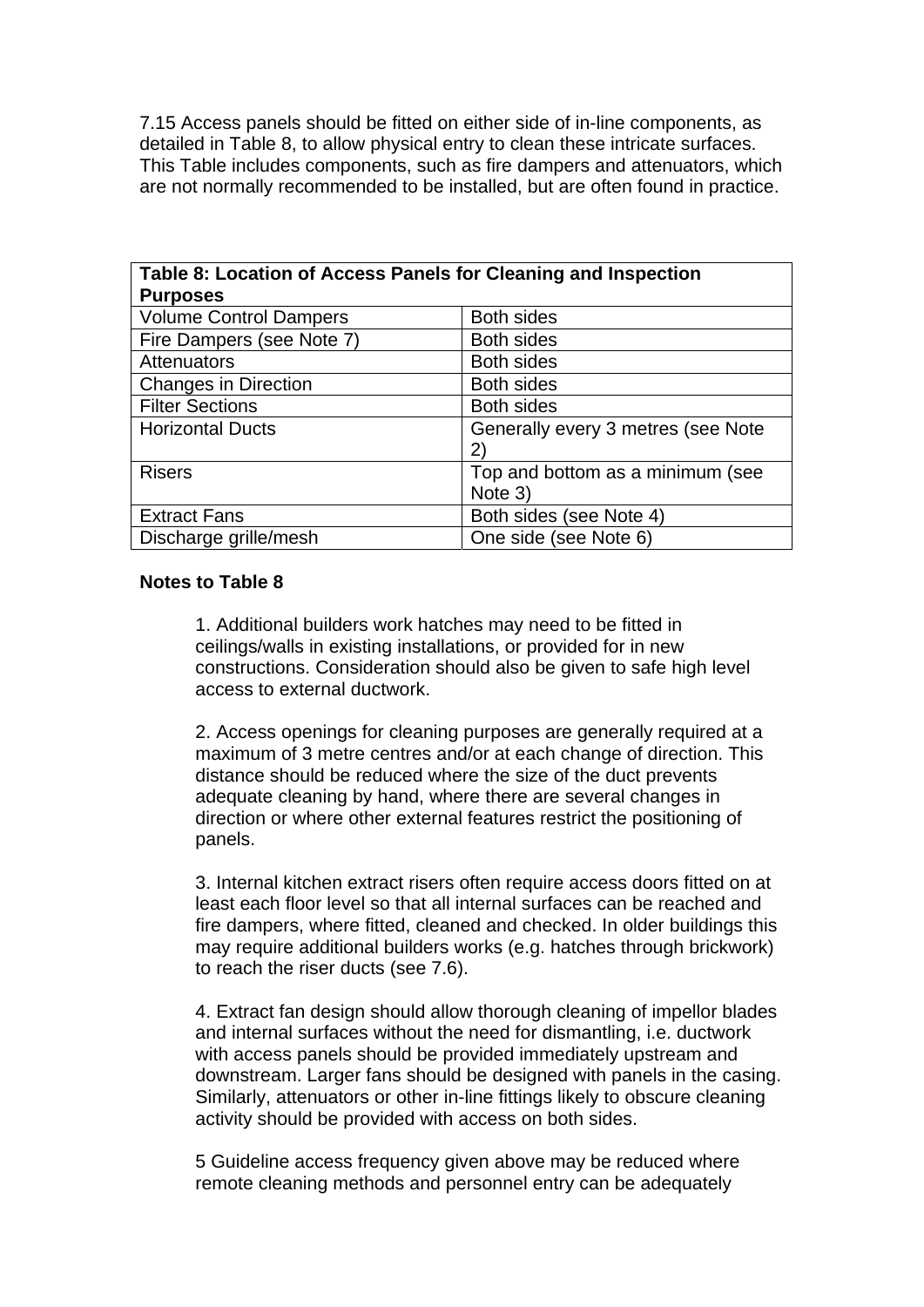applied. However, in all instances every section of ductwork should be capable of verification inspection.

6 Design consideration should be given to the provision of safe access to the downstream side of discharge grilles, bird guard mesh and louvres.

7 Fire dampers are not fitted in new installations, but may still be found in older systems.

7.16 During cleaning maintenance it is essential to ensure that the mechanical and any fire integrity of access provision is maintained. Access panels should be identified and marked on a schematic sketch (see Verification of Cleanliness below). Control procedures should ensure that all access panels are properly replaced after cleaning, and that any fire protection removed for cleaning (e.g. cladding board) is properly re-fitted both at the duct and at any builders work. The number of access panels removed at any one time should be kept to a minimum. All panels should be replaced at the end of the working shift.

7.17 Designers, installers or specialist cleaners should define and justify the number of access panels to be fitted to an installation in line with this Guide.

## **System Testing (Inspection/Monitoring)**

7.18 The Health & Safety Executive and industry and insurance guidance and regulations (see Appendices B & E) stipulate that kitchen extract systems should be kept clean to minimise fire and other risks. This Guide now provides a method of measuring and defining cleanliness and dirtiness as a benchmark for good practice.

7.19 The HVCA Ventilation Hygiene Group Branch has investigated a variety of methods for testing ductwork system internal surfaces to measure grease deposits and recommends the Wet Film Thickness Test (W.F.T.T.) measurement method. This method is described in Appendix D.3.

7.20 The Deposit Thickness Test (D.T.T), as described in Section 5, may also be used and may be necessary in the case of extremely hardbaked, carbonised, deposits. It is however less reliable for soft or liquid deposits and the finding of hard-baked deposits would normally indicate a requirement to clean or in the case of cleanliness verification a requirement to reclean.

7.21 The testing methods provide an objective, repeatable and verifiable measurement of grease deposits, and overcome the subjectivity of visual inspection alone.

7.22 It is recommended that testing be carried out at intervals not exceeding 12 months. Monitoring of grease deposits may need to be carried out more frequently if it is necessary to establish a precise definition of required cleaning frequencies. The cleaning frequency required should be estimated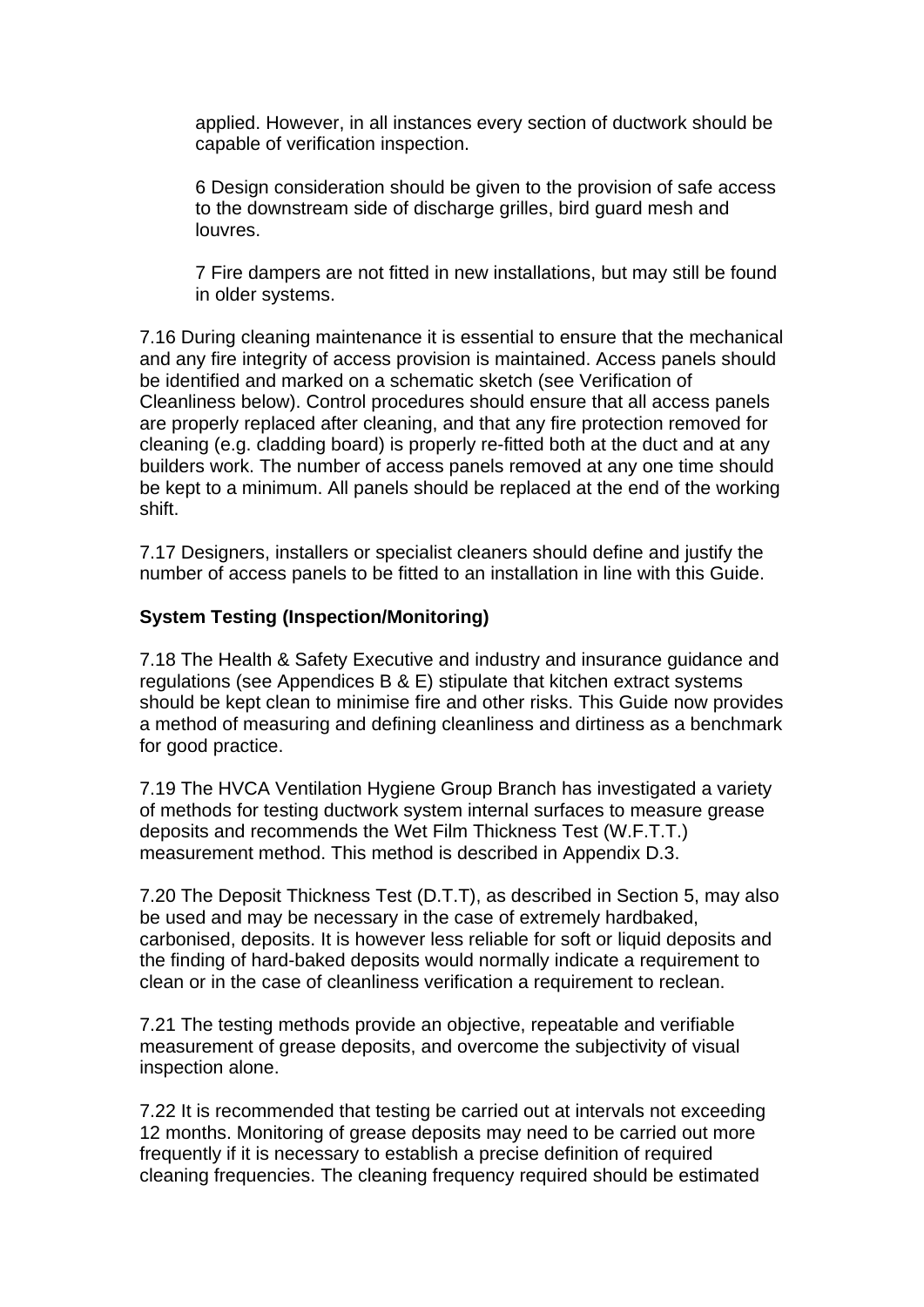by a specialist service provider and/or client on initial inspection or assessment and subsequent pre-clean testing will confirm whether the initial predicted frequency is correct or requires adjustment.

7.23 Measurements should be taken at the following locations where practicable:

- ·Canopy/Extract plenum behind filters
- · Duct 1 metre from canopy
- · Duct 3 metres from canopy
- · Duct midway between canopy and fan
- · Duct upstream of fan
- · Discharge duct downstream of fan

7.24 Table 9 sets out guideline maximum levels of grease deposit and actions recommended. The actual recommended action timing will depend on the rate of accumulation, the risk vulnerability of the system and site and any particular warranties imposed by the building insurers.

| <b>Table 9: Surface Grease Deposit Limits</b> |                                |  |  |
|-----------------------------------------------|--------------------------------|--|--|
| Wet Film Thickness Test                       | <b>Recommended Action</b>      |  |  |
| Measurement                                   |                                |  |  |
| $200\frac{1}{4}$ m as a mean across the       | Complete cleaning required     |  |  |
| system                                        |                                |  |  |
| Any single measurement above                  | Urgent local cleaning required |  |  |
| $500\frac{\text{m}}{\text{m}}$                |                                |  |  |

#### **Notes to Table 9**

1. In the absence of, and the likely theoretical difficulties of, an absolute measure of the flammability of various quantities of grease deposit, the surface grease deposit limits are given in Table 9 and paragraph 7.42. These levels were determined by extensive field testing to measure at what levels good practice employers, or operators of systems, carry out system cleaning and what levels of cleanliness are normally achieved by specialist duct cleaners using available cleaning and measurement technology within reasonable economic bounds.

2. The deposit limits refer to the degree of grease deposition within the ductwork consistent with good practice. Other factors such as cooking methods, potential ignition sources, and other combustible debris will affect the risk of fire.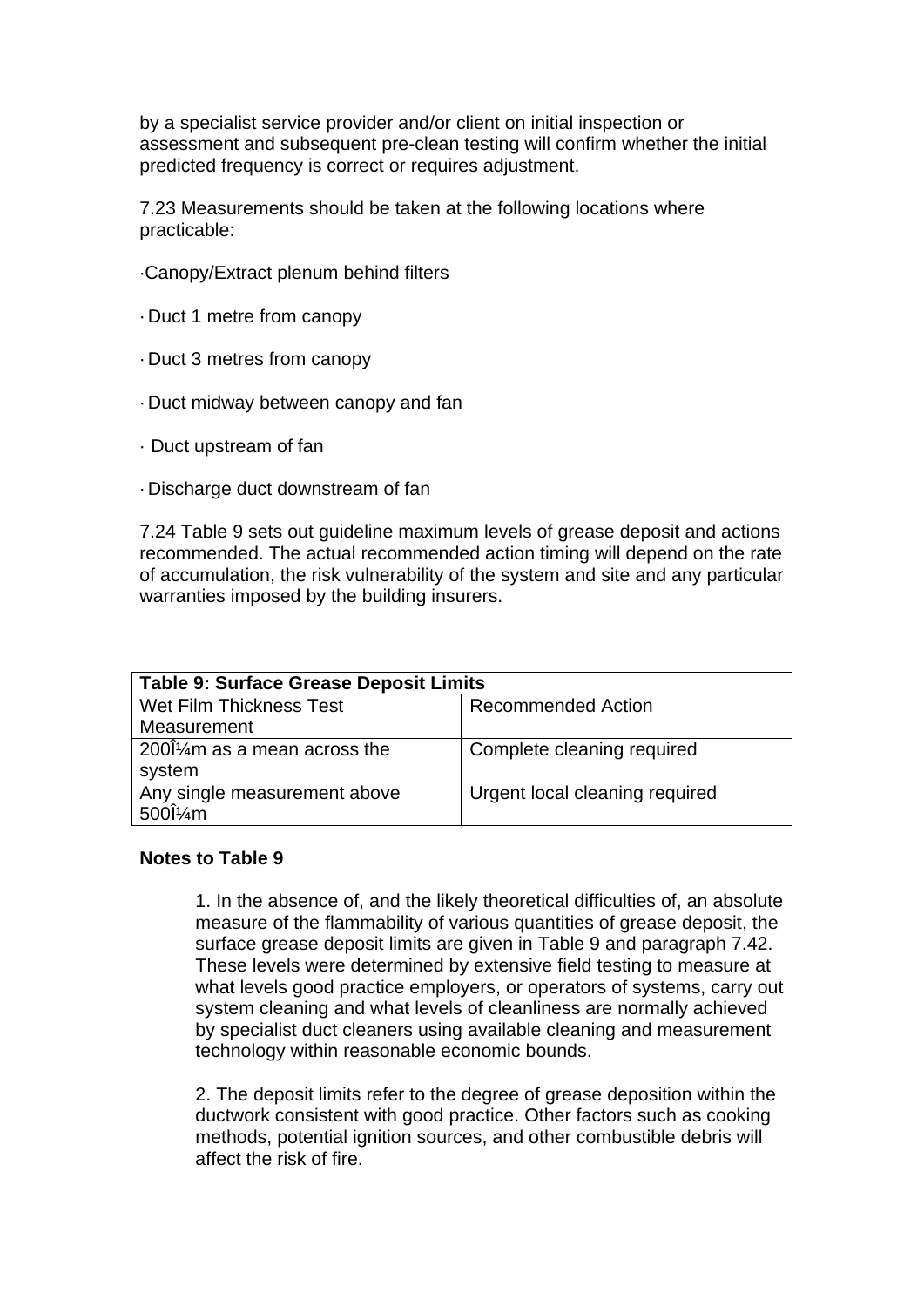3. The mean measurement is calculated by dividing the total of the test results by the number of testing locations.

4. The second category of any single measurement above 500um is provided to cater for local "hot spots" which should be cleaned even where the whole system does not require complete cleaning. Examples might be immediately local to a canopy or at a fan

5. The extent of urgent local cleaning precipitated by the presence of grease deposits above 500um should be subject to reasonable appreciation of the extent of fouling and risk posed.

7.25 The surface grease deposits limits should not be confused with the level set for Post - Clean verification which is far more stringent and detailed in paragraph 7.42

7.26 Stand-alone, regular or post-clean testing can usefully be combined with inspection of other kitchen extract system safety issues. If specified by a client, a service provider should provide evidence of competence to carry out such inspection. Such inspection should include, but not be restricted to:

- 1. Adequacy of filters and their regular maintenance
- 2. Adequacy of regular cleaning of canopy, and associated drains and traps
- 3. Existence and visual condition of any fire suppression or detection system
- 4. Damage to fire protection
- 5. Ductwork grease leakage
- 6. Ductwork damage
- 7. Damage to or inappropriate ductwork fixtures
- 8. Visual/audible check of fan operation
- 9. Rubbish/debris adjacent to system
- 10. Visual assessment of any special filtration
- 11. Discharge condition, including grease splatter/staining

7.27 Such inspection should not be regarded as a substitute for proper maintenance of plant such as fans and fire suppression or detection systems.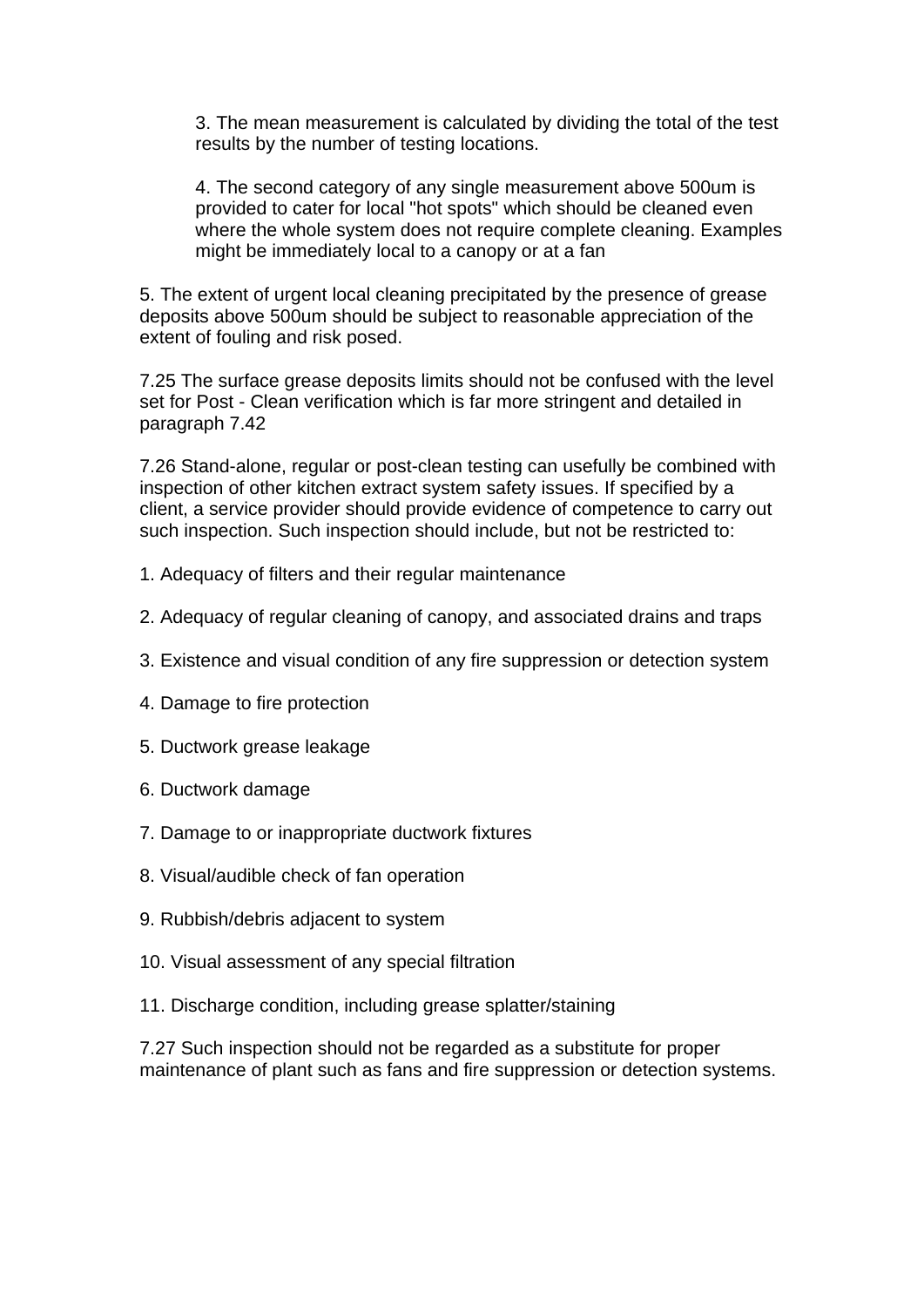## **Cleaning Methods**

7.28 This guide is not intended to be definitive in relation to the method of cleaning, as there are many existing methods that can be applied in tandem, and emergent new technologies. Examples of cleaning methods are listed in Table 10.

7.29 To conform with the Guide, the actual method or methods must be capable of achieving the required results, i.e. Post-Clean Verification, not only on the internal surfaces of the extract duct but also on system components.

7.30 When choosing the cleaning method, consideration should be given to operative safety and also to effects on the surrounding environment, particularly where using wet cleaning methods, since grease/moisture can leak from the ductwork components and damage the surrounding fabric.

| <b>Table 10: Examples of Cleaning Methodology</b> |                      |                                  |  |  |
|---------------------------------------------------|----------------------|----------------------------------|--|--|
| <b>Generic Name</b>                               | <b>Energy Source</b> | <b>Removal Method</b>            |  |  |
| Hand wipe                                         | Manual               | Wiping the surface of the        |  |  |
|                                                   |                      | ductwork                         |  |  |
| Hand scrape                                       | Manual               | Removing heavy deposits by       |  |  |
|                                                   |                      | hand scraping                    |  |  |
| Chemical                                          | Manual               | Softens or dissolves deposits    |  |  |
|                                                   |                      | making them                      |  |  |
|                                                   |                      |                                  |  |  |
|                                                   |                      | suitable for hand scraping       |  |  |
| High pressure water                               | Electrical or        | Vapour or liquid expelled at     |  |  |
| wash (steam)                                      | compressed air       | high pressure                    |  |  |
|                                                   |                      |                                  |  |  |
|                                                   |                      | from lance to dislodge/dissolve  |  |  |
|                                                   |                      | deposits                         |  |  |
| Blasting (remote or                               | Compressed air       | <b>Blasting medium dislodges</b> |  |  |
| direct) using suitable                            |                      | contaminant from duct and        |  |  |
| medium as appropriate                             |                      | component surfaces to be         |  |  |
|                                                   |                      | removed via vacuum               |  |  |
|                                                   |                      | techniques or high volume        |  |  |
|                                                   |                      | filtered extraction.             |  |  |

7.31 Steam cleaning and high pressure water washing are not recommended for ductwork that is situated above false ceilings or in sensitive areas, due to possible leakage of contaminants from the duct, unless specifically designed for wet cleaning.

7.32 After applying wet cleaning methods care should be taken to ensure that any condensed vapours and cleaning fluids are removed from all parts of the system.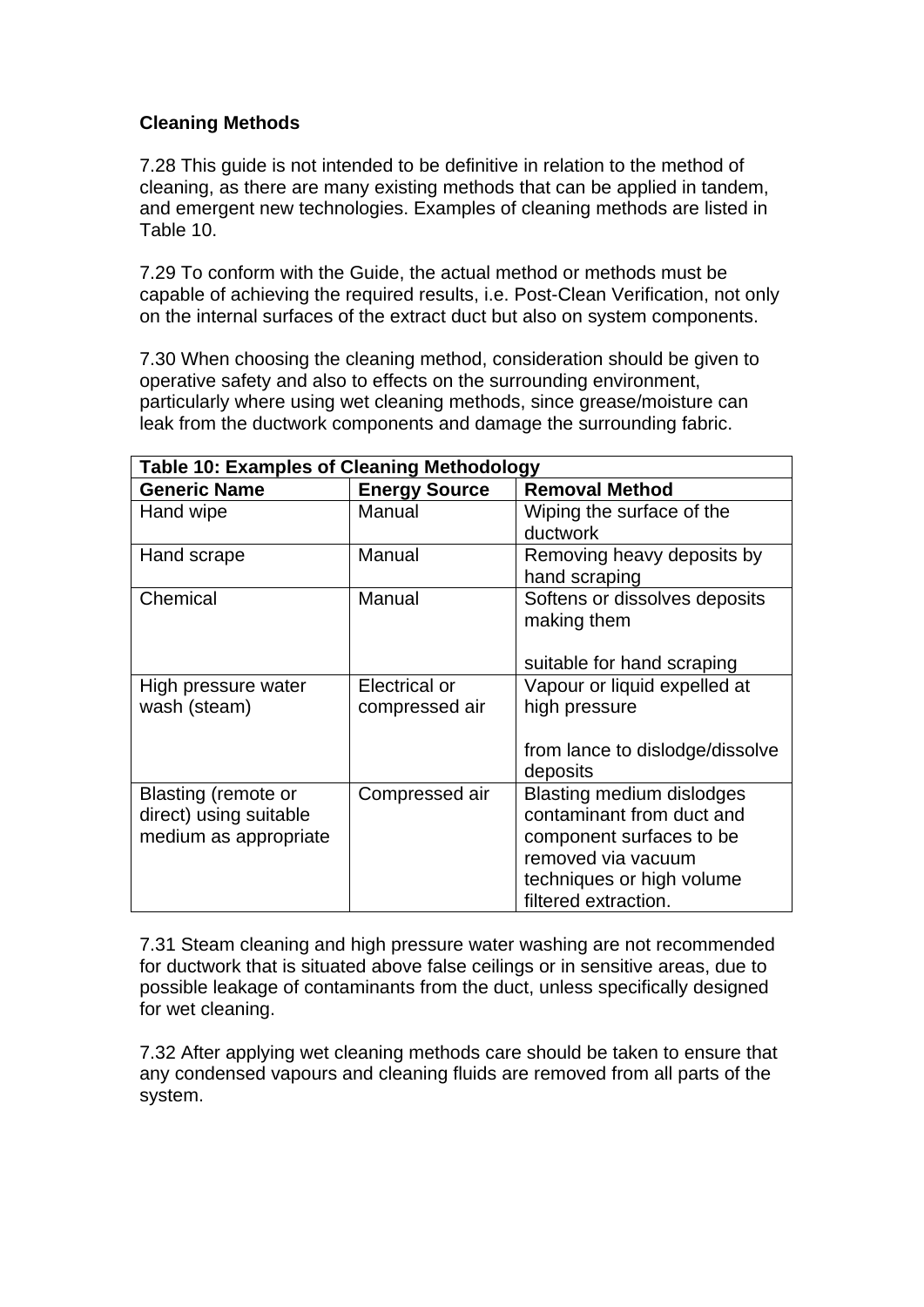7.33 The use of chemical cleaning agents should only be considered where a risk/COSHH assessment has been carried out (See Section 10), the details recorded and the effects of the applied chemicals have been assessed on the material construction, environment and for hazards to cleaning personnel.

7.34 It should be noted that it is not normally economically practicable to clean kitchen extract systems to a "like new" bright metal condition due to substrate staining.

## **Frequency of Cleaning**

7.35 The need for specialist cleaning of extract systems will depend on the level of usage of the cooking equipment, types and quantity of cooking and other risk factors such as vulnerability of the system to ignition and of the building and its occupant/users to system fire, hygiene, vermin and mechanical hazards. Typical cleaning intervals are shown in Table 11:

| <b>Table 11: Frequency of Cleaning</b> |                     |              |  |
|----------------------------------------|---------------------|--------------|--|
| Heavy Use                              | 12-16 hours per day | - 3 monthly  |  |
| <b>Moderate Use</b>                    | 6-12 hours per day  | - 6 monthly  |  |
| Light Use                              | 2-6 hours per day   | - 12 monthly |  |

## **Note to Table 11**

The canopy and canopy/extract plenum is an area of higher fire risk and consideration should be given to more frequent cleaning in accordance with insurers $\hat{\mathbf{a}} \in \mathbb{R}^m$  requirements (see 7.39)

7.36 The frequency of cleaning should be adjusted by means of system testing (inspection/monitoring) - see paragraph 7.23, so that surface grease deposit limits in Table 9 are not exceeded. The buildings insurance company should be consulted to ensure that the cleaning regime is compliant with the terms of their specific warranty.

7.37 Any cleaning regime should be justified by a considered risk assessment. (The latest Fire Precautions Workplace, and Management of Health & Safety at Work Regulations apply).

7.38 Regular cleaning will result in an improved mean standard and reduce the costs of cleaning as deposits are not allowed to bake and harden.

7.39 Periodic specialist cleaning should be accompanied by daily or weekly cleaning of canopies, filters and associated drains and traps in accordance with manufacturers' recommendations, typically carried out by the kitchen operator.